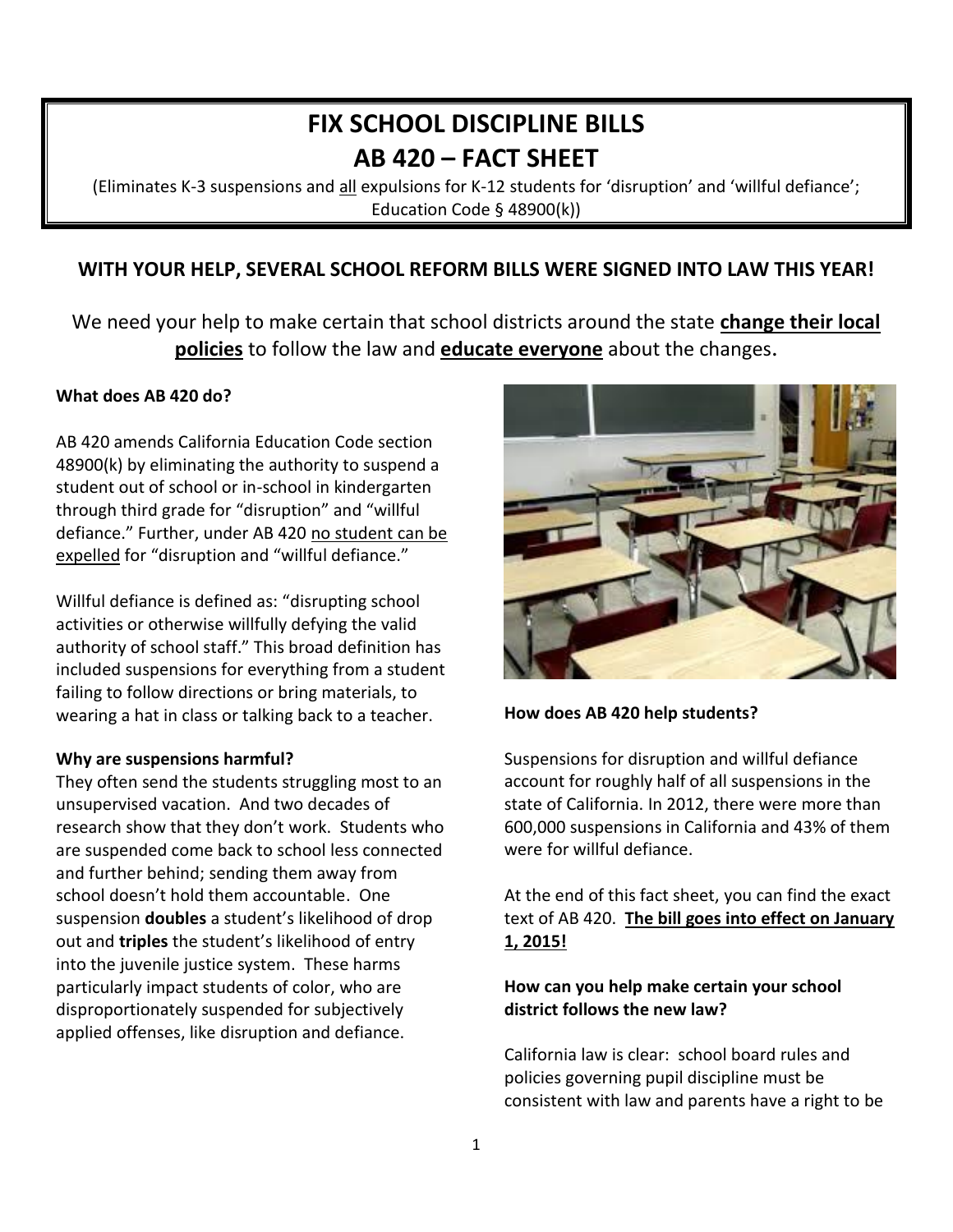informed in advance about pupil discipline rules and procedures. Educ. Code §§ 35291; 51101.

When the new law takes effect on January 1, 2015, you can help make certain your school district is following it by:

- 1. **Requesting** a copy of the district's rules governing discipline from the Superintendent by letter, say you are doing so under the "Public Records Act." You can also find these rules in the parent/student handbook and on the school district's website.
- 2. **Checking:** Do the policies say that out-ofschool and in-school suspension for disruption and willful defiance (48900(k)) for K-3<sup>rd</sup> grade students are not allowed? Do they say that expulsion is no longer allowed for disruption and willful defiance (48900(k))?
- 3. **Meet with the Superintendent/principal**  and ask them to change the policies and to educate all school personnel, parents, and students so they are implemented!
- 4. **Meet with school board members** and ask them to hold a hearing on the changes and to update discipline policies. Bring other parents, students and community members who care about fixing school discipline.
- 5. **Spread the word:** Educate parents and students about these new laws.
- 6. **Report any problems:** If you see that students' rights are being violated or a school district refuses to follow the law, go to [FixSchoolDiscipline.org](http://www.fixschooldiscipline.org/) and click on "Get Support" to report any problems you see.

# **What else can I advocate for?**

- 1. Ending the use of "willful defiance" as a basis for **any** student suspensions, regardless of grade level. San Francisco and Los Angeles Unified have done this already! Check it out at **FixSchoolDiscipline.org**.
- 2. Funding and training for research-based and positive alternatives to suspensions:
	- a. Restorative justice circles to develop and repair relationships.
	- b. School-Wide Positive Behavior Interventions and Support, which creates a system for improving behavior and getting interventions to students who need it;
	- c. Conferences between school personnel, the pupil's parent or guardian, and the pupil.
	- d. Referrals to the school counselor, psychologist, social worker, child welfare attendance personnel, or other school support service personnel for case management and counseling.
	- e. Creating intervention-related teams that assess behaviors, and develop and implement individualized plans.
	- f. Enrollment in a program for teaching pro-social behavior or anger management.
	- g. After-school programs that address specific behavioral issues or expose pupils to positive activities.

Schools are already required to exhaust these "other means of correction" before issuing most types of suspensions but we need to advocate to make certain that they do so. EC § 48900.5.